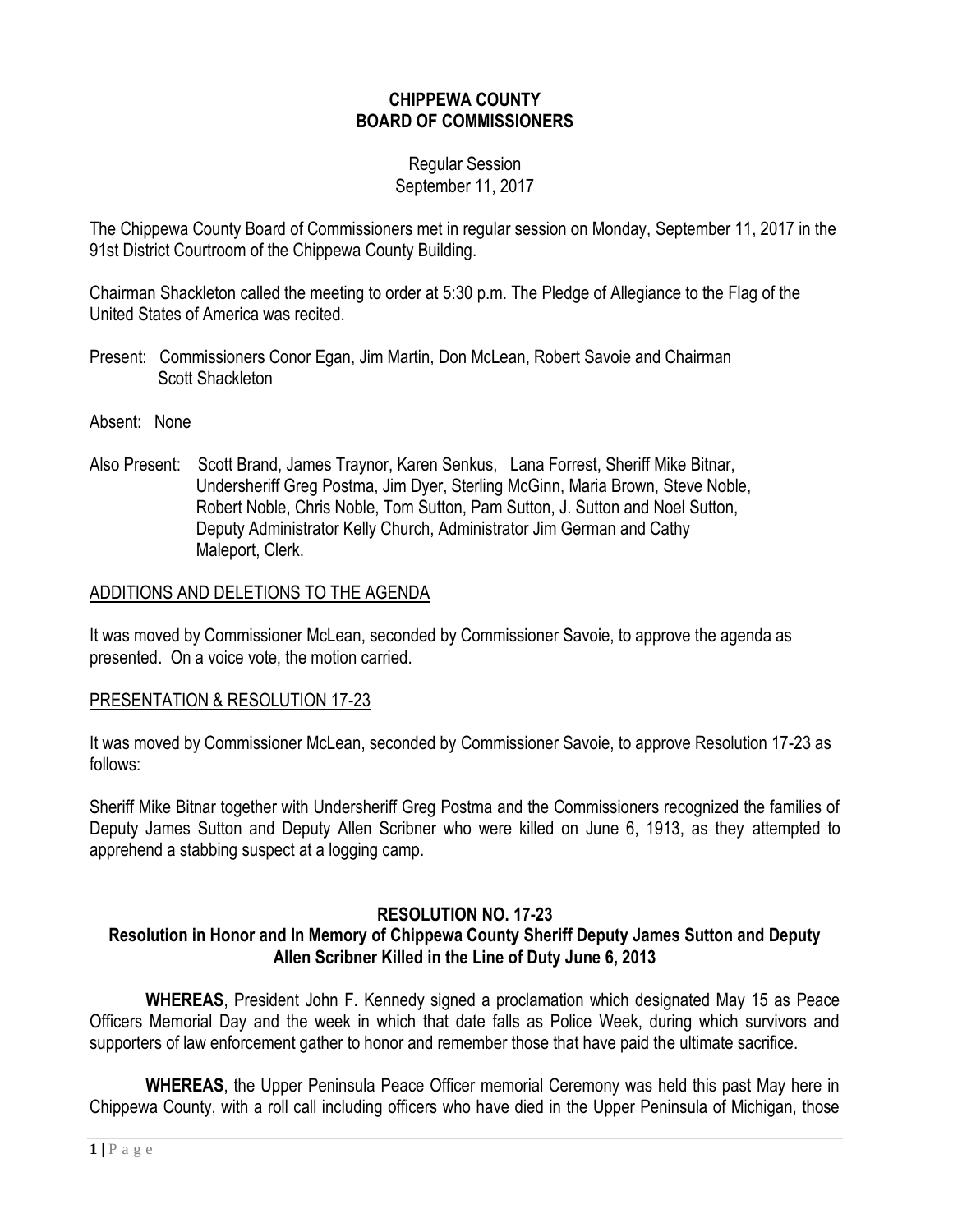from Wisconsin counties boarding Michigan and those from Canadian agencies bordering the Upper Peninsula.

**WHEREAS**, during the preparation for the local Memorial, it was brought to the Sheriff Departments attention, that two former Chippewa County Sheriff Deputies; Deputy James Sutton and Deputy Allen Scribner were killed in the line of duty over 100 years ago.

**WHEREAS**, On June 6, 1913 while apprehending a murder suspect both Deputy James Sutton and Deputy Allen Scribner were both slain by the suspect. Deputy Sutton left behind his wife and eight children; Deputy Scribner left behind his wife and two children.

**WHEREAS**, we now pay tribute to Deputy James Sutton and Deputy Allen Scribner and their families for the Deputies ultimate sacrifice, we will hold these men with the highest regards, for their honorable service and dedication, as they are memorialized as members of the "Thin Blue Line" family.

**NOW, THEREFORE, BE IT RESOLVD**, by the Chippewa County Board of Commissioners that the Board of Commissioners, the Chippewa County Sheriff's Department, Chippewa County citizens to fully recognize and honor the memory of Deputy James Sutton and Deputy Allen Scribner who were killed in action on June 6, 1913.

**BE IT FURHTER RESOLVED THAT** these men will not be forgotten in the future as plans have been made for a Memorial Bell to be kept in the Chippewa County Sheriff's report room as a constant reminder of Deputy Sutton and Deputy Scribner's ultimate sacrifice.

A VOTE WAS TAKEN AS FOLLOWS:

AYES: Commissioners Egan, Martin, McLean, Savoie and Chairman Shackleton

NAYS: None

# **THE RESOLTUION WAS DECLARED ADOPTED.**

Chairman Shackleton called for a five minute recess at 5:44 p.m.

Chairman Shackleton called the meeting back to order at 5:49 p.m.

## APPROVAL OF COUNTY BOARD MINUTES

It was moved by Commissioner Savoie, seconded by Commissioner Martin, to approve the regular meeting Board Minutes of August 14, 2017 as presented. On a voice vote, the motion carried.

# CORRESPONDENCE RECEIVED IN THE CLERK'S OFFICE

There was no correspondence presented.

## PUBLIC COMMENTS

• No public comments were offered.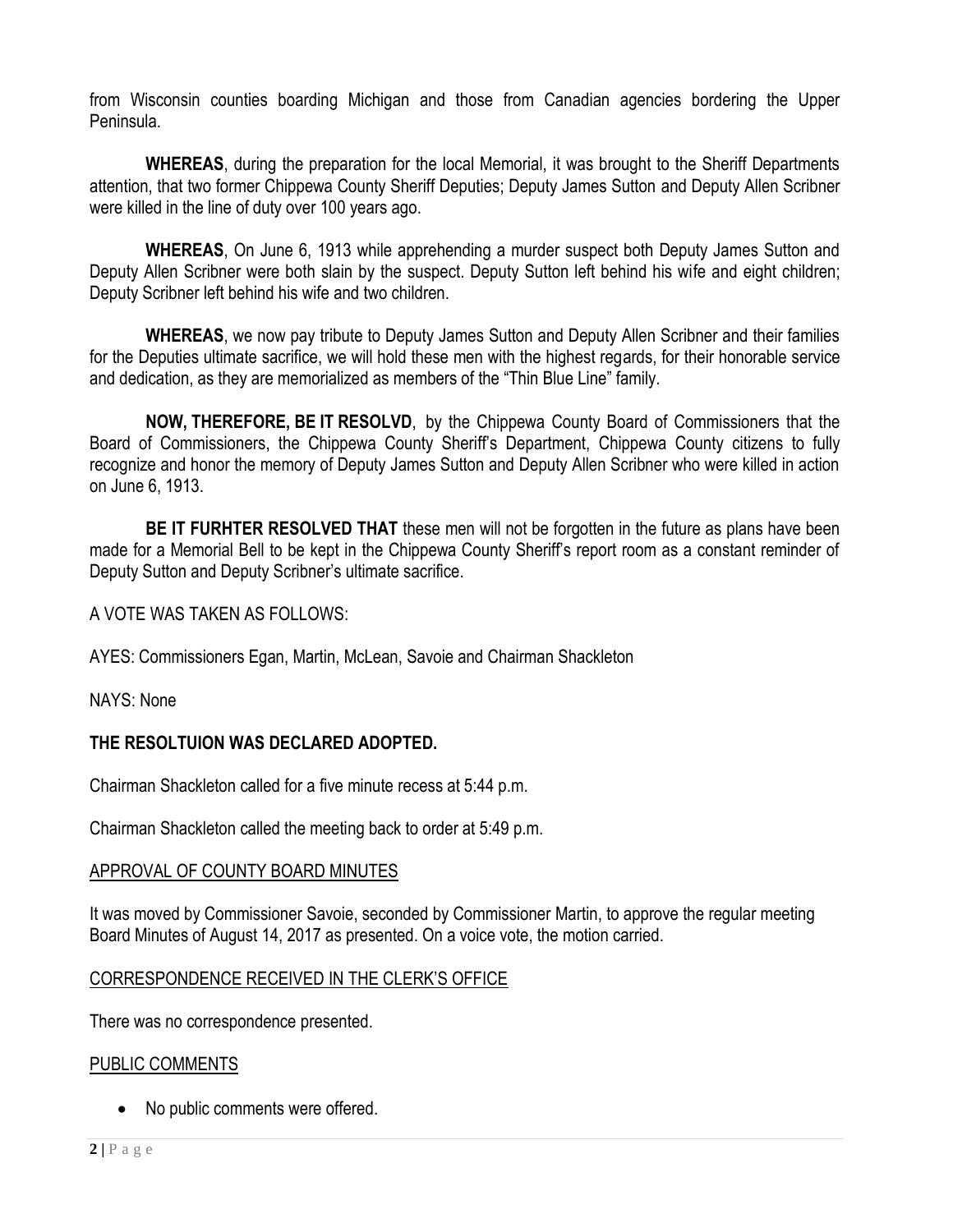ADMINISTRATOR'S REPORT**–** Jim German, given for informational purposes only – *no action items*.

### NEW BUSINESS

A.) **Board of County Canvassers notice –** 2 appointments – expires 10/31/2021 **Democratic Party Nominees:** Allison Youngs, Garry Galloway, Dr. Phil Bellfy

On a roll call vote:

| <b>Commissioner Egan</b>   | <b>Allison Youngs</b> |
|----------------------------|-----------------------|
| <b>Commissioner Martin</b> | <b>Allison Youngs</b> |
| <b>Commissioner McLean</b> | <b>Allison Youngs</b> |
| <b>Commissioner Savoie</b> | <b>Allison Youngs</b> |
| Chairman Shackleton        | <b>Allison Youngs</b> |

Having received a unanimous vote, Allison Youngs was re-appointed to the Board of Canvassers for a term to expire 10-31-2021.

**Republican Party Nominees:** Scott Nason, Judy Smith, Tim Ellis

On a roll call vote:

| <b>Scott Nason</b> |
|--------------------|
| <b>Scott Nason</b> |
| <b>Scott Nason</b> |
| <b>Scott Nason</b> |
| <b>Scott Nason</b> |
|                    |

Having received a unanimous vote, Scott Nason was appointed to the Board of Canvassers for a term to expire 10-31-2021.

# **B.) Resolution 17-21 Opting Out of PA152 of 2011**

It was moved by Commissioner Savoie, seconded by Commissioner Egan, to approve Resolution 17-21 as follows: *A discussion followed.*

# **RESOLUTION NO. 17-21 Resolution Opting Out of the Requirements of PA 152 of 2011**

**WHEREAS,** bargaining is strictly the responsibility of the county commission on behalf of the good citizens it serves; and

**WHEREAS**, PA 152 of 2011 erodes the responsibilities of duly elected local county commissioners and the trust held between those commissioners and their constituents; and

**WHEREAS**, PA 152 of 2011 constitutes an attempt by the legislature to dictate the terms on which counties bargain with their employees; and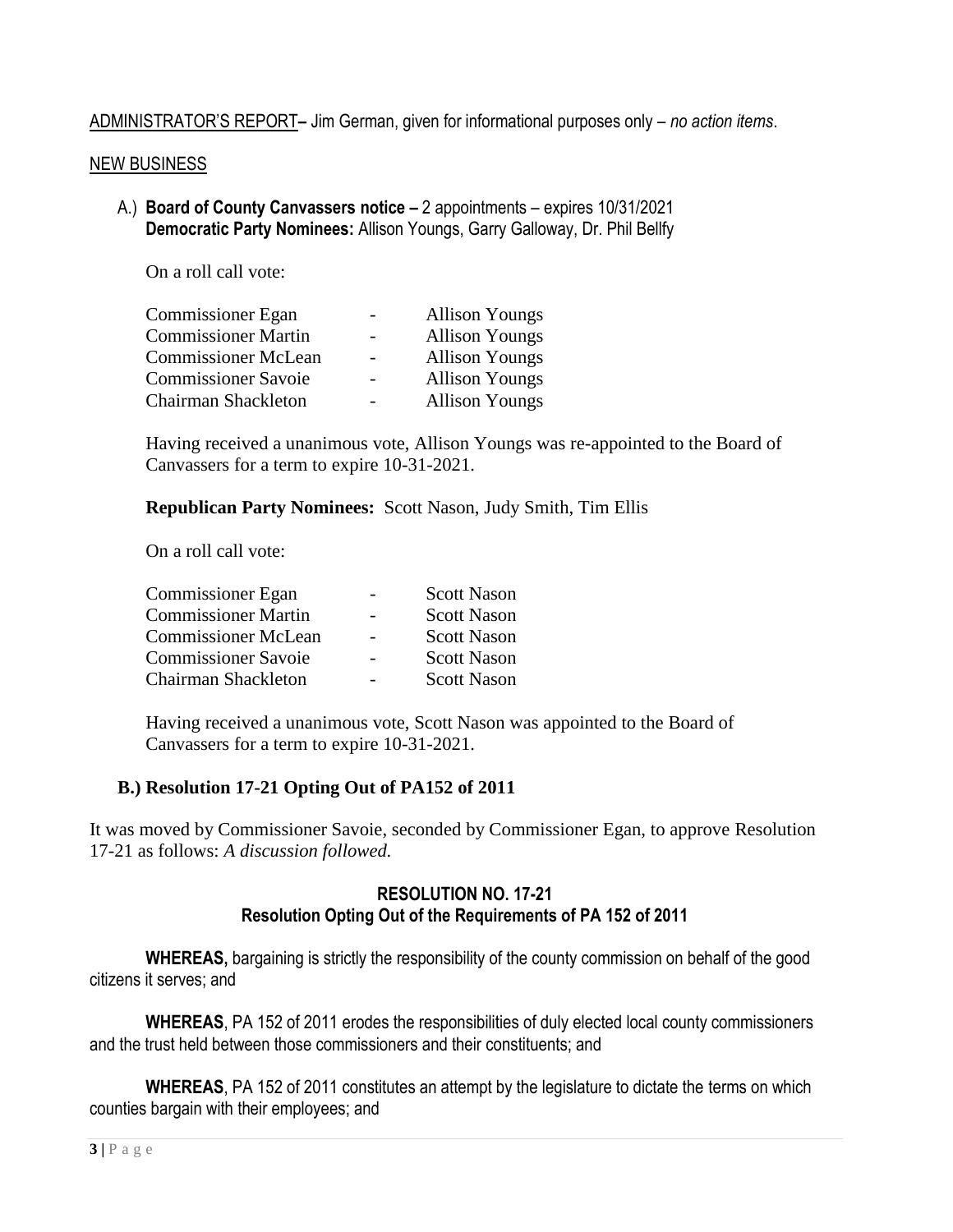**WHEREAS**, PA 152 of 2011 is a new foray by the state into dictating the terms of healthcare at the local level; and

**NOW THEREFORE BE IT RESOLVED** that pursuant to the provisions of PA 152 of 2011, Section 8(1), Chippewa County exercises its right to opt out of the requirements of the Act for the plan year beginning January 1, 2018 by two-thirds majority vote of this Board in support of this resolution.

# A VOTE WAS TAKEN AS FOLLOWS:

AYES: Commissioners Egan, Martin, McLean, Savoie and Chairman Shackleton

NAYS: None

# **THE RESOLTUION WAS DECLARED ADOPTED.**

# C) **Resolution 17-22 Opposing Senate Bill 386**

It was moved by Commissioner McLean, seconded by Commissioner Martin, to approve Resolution 17-22 as follows: *A discussion followed.*

## **RESOLUTION NO. 17-22 Opposing Senate Bill 386**

**WHEREAS**, the collection of delinquent real property taxes and the administration of the delinquent tax revolving fund by the county treasurer under The General Property Tax, 1893 PA 206, as amended, MCL 211.1 to 211.157, is important in assuring that Chippewa County (the "County") and local tax collecting units within the County actually receive taxes levied in a timely manner, that tax delinquent properties in the County are returned to productive use, and that a favorable credit rating for the County is maintained;

**WHEREAS**, Senate Bill 386 of 2017, as passed by the Michigan Senate ("SB 386") would undermine the process for collecting delinquent real property taxes by: (1) increasing, litigation against the county treasurer, allowing anyone to challenge a court-ordered property tax foreclosure for eight new reasons, even a person with no legal interest in the property; (2) clouding title to court-foreclosed properties, reducing sale proceeds used to reimburse local tax collecting units for unpaid property taxes and reducing delinquent tax revolving fund revenue; and (3) creating uncertainty through retroactivity and interference with a pending case before the Michigan Supreme Court;

**WHEREAS**, by allowing new collateral attacks on judicial foreclosure orders after the orders are final and appeal rights exhausted, SB 386 would undermine the quality of the fee simple title vested in the foreclosing governmental unit, cloud otherwise clear titles, create uncertainty, and reduce prices paid for taxforeclosed properties at tax sales, all of which undermine the current effective tax sale and delinquent tax collection process;

**WHEREAS**, for these reasons, the Michigan Association of Counties, the Michigan Association of County Treasurers, and the county treasurer of this County have indicated their opposition to the passage and enactment of SB 386; and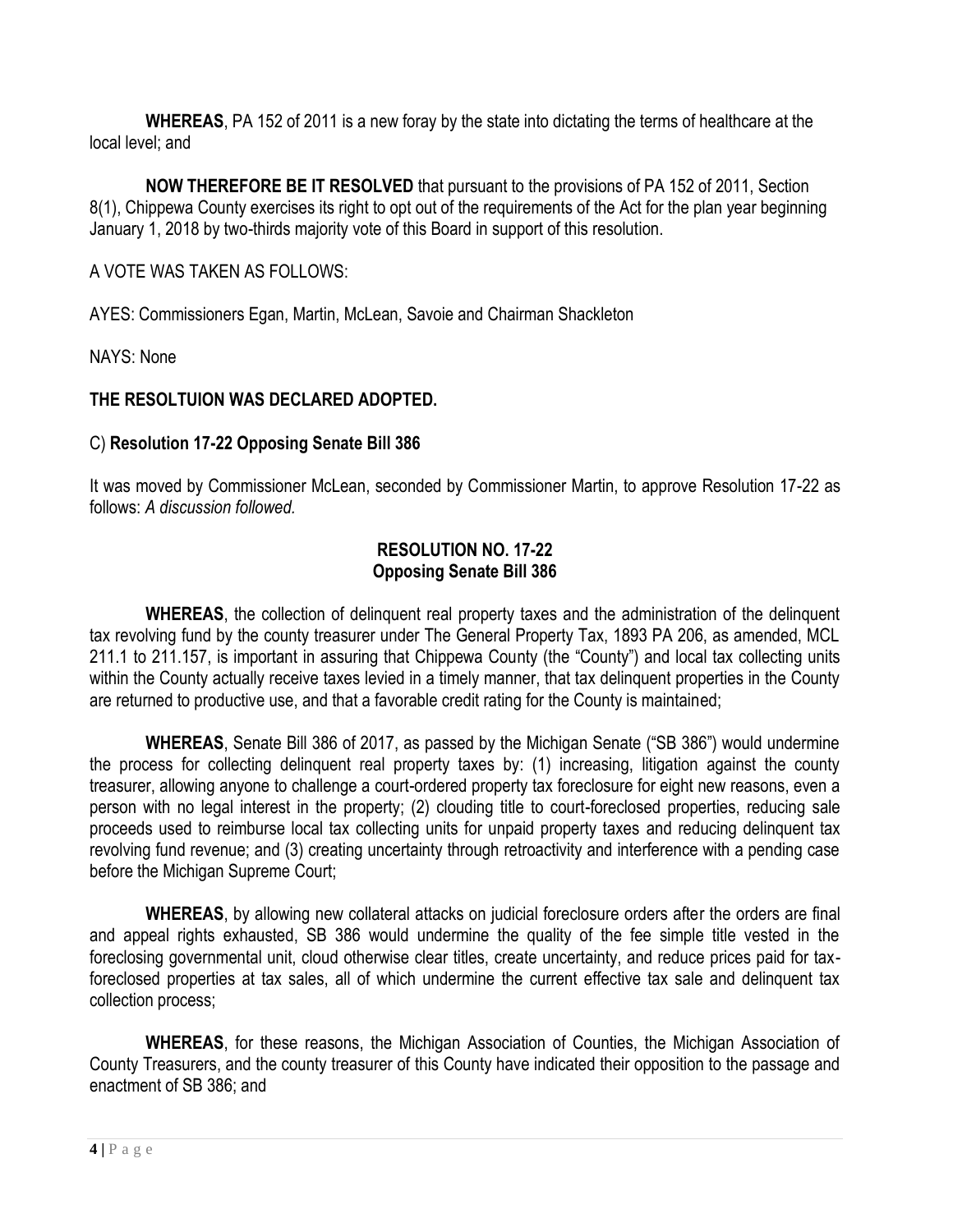**WHEREAS**, the county treasurer has asked this Board of Commissioners to join in opposing SB 386;

**NOW, THEREFORE, BE IT RESOLVED**, by the Chippewa County Board of Commissioners that the Board of Commissioners of Chippewa County hereby opposes the passage and enactment of Senate Bill 386 of 2017.

**BE IT FURTHER RESOLVED**, that a copy of this resolution shall be transmitted to the county treasurer, each member of the Michigan State Senate and the Michigan House of Representatives representing Chippewa County, and the Governor of Michigan.

### A VOTE WAS TAKEN AS FOLLOWS:

AYES: Commissioners Egan, Martin, McLean, Savoie and Chairman Shackleton

NAYS: None

### **THE RESOLTUION WAS DECLARED ADOPTED.**

#### **FINANCE, CLAIMS AND ACCOUNTS COMMITTEE**

Chairman Commissioner Martin – September 7, 2017

#### **AGENDA ITEMS**

#### **Health Department FY2017 Amended Budget**

The Committee reviewed the Health Department's FYE 9/30/2017 budget with Chuck Leonhardt and were asked to make the following year end amendments.

|                                          | 2017      | 2017      | 2017       |
|------------------------------------------|-----------|-----------|------------|
| <b>Budgeted Revenues</b>                 | Initial   | Amended   | Adjustment |
| <b>Fees and Collections</b>              | 4,263,405 | 4,266,663 | 3,258      |
| <b>Cost Settlements</b>                  | 303,284   | 532,745   | 229,461    |
| Other Funding (Local and Reimbursements) | 404,430   | 377,387   | $-27,043$  |
| <b>Federal and State Funding</b>         | 861,052   | 898,800   | 37,748     |
| State - Cost Sharing                     | 295,584   | 295,584   |            |
| <b>Other Grants</b>                      | 354,510   | 404,829   | 50,319     |
| <b>Total Revenue</b>                     | 6,482,265 | 6,776,008 | 293,743    |
| <b>Expenditures</b>                      |           |           |            |
| Health and Welfare:                      |           |           |            |
| Salaries and wages                       | 2,441,788 | 2,363,922 | -77,866    |
| Fringes                                  | 1,841,159 | 1,825,204 | $-15,955$  |
| <b>Supplies</b>                          | 407,934   | 444,642   | 36,708     |
| <b>State Supplied Vaccines</b>           |           |           |            |
| <b>Training</b>                          | 6,970     | 7,735     | 765        |
| Consultant services                      | 27,335    | 19,653    | $-7,682$   |
| Contractual services                     | 938,575   | 1,001,005 | 62,430     |
| Communications                           | 57,903    | 93,065    | 35,162     |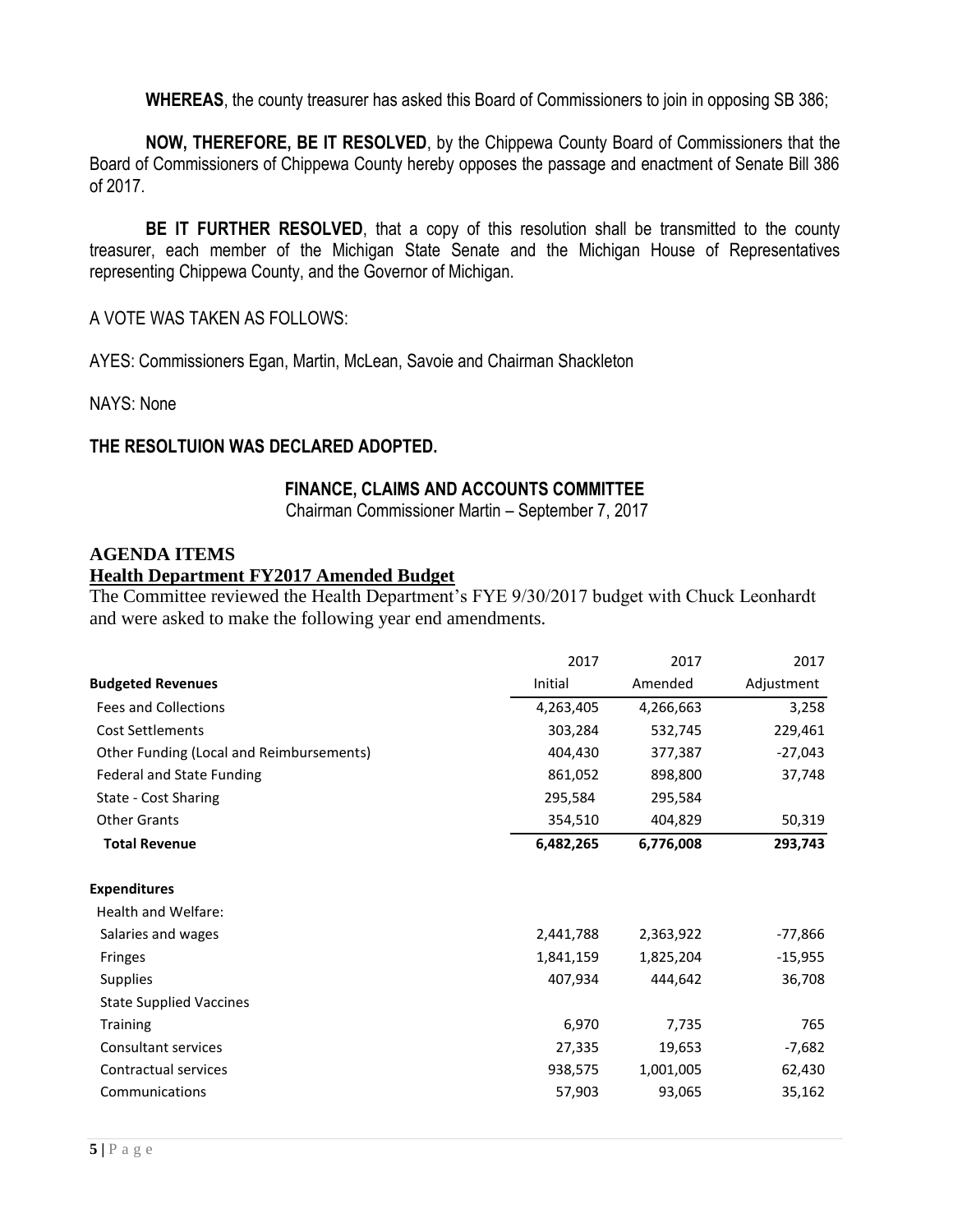| Excess (Deficiency) of Revenue over Expenditures | (7)       | S<br>7,745 | 7.752    |
|--------------------------------------------------|-----------|------------|----------|
| <b>Total Expenditures</b>                        | 6,482,272 | 6,768,263  | 285,991  |
| Miscellaneous                                    | 563,921   | 792.342    | 228,421  |
| Capital Outlay                                   |           | 9.770      | 9,770    |
| ADP System                                       | 10,480    | 2,790      | $-7,690$ |
| Space                                            | 58,316    | 68,103     | 9,787    |
| Travel                                           | 127,891   | 140,032    | 12,141   |
|                                                  |           |            |          |

It was moved by Commissioner Martin, seconded by Commissioner Savoie, to approve the FTE 9/30/2017 Budget Adjustments as presented. On a voice vote, the motion carried.

### **Health Department FYE 9/30/2018**

Chuck Leonhardt brought the Chippewa County Health Department budget for FYE 9/30/2018 from last month and provided several options to come up with a balanced budget. The options were to use fund balance and approve a deficit budget, which is not the past practice of the Board; to increase Home Health revenue; increase cost sharing; increase Environment Health fees; lower the OPEB amount; increase the Health care discount through the County budget; and/or increase the County allocations; as \$160,354 deficit needs to be addressed.

|                                  | 2014      | 2015      | 2016      | June 30,  | 2018            |
|----------------------------------|-----------|-----------|-----------|-----------|-----------------|
| <b>Budgeted Revenues</b>         | Initial   | Initial   | Initial   |           | 2017 Projection |
| <b>Fees and Collections</b>      | 4,381,071 | 4,338,025 | 3,986,746 | 2,392,627 | 4,360,710       |
| <b>Cost Settlements</b>          | 329,362   | 565,466   | 331,724   | 432,603   | 401,957         |
| <b>Other Funding</b>             | 233,609   | 210,500   | 219,196   | 271,593   | 220,869         |
| <b>Federal and State Funding</b> | 783,605   | 737,927   | 702,489   | 395,306   | 863,641         |
| State - Cost Sharing             | 271,092   | 271,082   | 286,729   | 211,208   | 309,751         |
| <b>Other Grants</b>              | 333,846   | 402,184   | 464,370   | 270,523   | 411,342         |
| <b>Total Revenue</b>             | 6,332,585 | 6,525,184 | 5,991,254 | 3,973,860 | 6,568,270       |
| <b>Expenditures</b>              |           |           |           |           |                 |
| Health and Welfare:              |           |           |           |           |                 |
| Salaries and wages               | 2,575,916 | 2,605,379 | 2,524,646 | 1,790,262 | 2,450,975       |
| Fringes                          | 2,006,863 | 1,694,182 | 1,747,940 | 1,342,787 | 1,883,360       |
| <b>Supplies</b>                  | 423,529   | 508,969   | 526,954   | 294,545   | 388,103         |
| <b>State Supplied Vaccines</b>   | 68,719    |           |           |           |                 |
| <b>Training</b>                  | 8,929     | 9,418     | 7,260     | 4,235     | 4,978           |
| Consultant services              | 31,276    | 31,776    | 22,184    | 17,662    | 21,310          |
| Contractual services             | 1,005,125 | 889,257   | 946,285   | 740,366   | 1,050,273       |
| Communications                   | 61,435    | 61,576    | 72,421    | 67,148    | 92,783          |
| Travel                           | 131,603   | 132,582   | 133,704   | 97,215    | 147,476         |
| Space                            | 57,136    | 58,127    | 59,154    | 42,453    | 58,261          |
| <b>ADP System</b>                | 11,800    | 4,365     | 4,384     | 2,786     | 8,080           |
| Capital Outlay                   |           |           |           |           | 6,200           |
| Miscellaneous                    | 281,276   | 517,837   | 937,944   | 221,318   | 616,825         |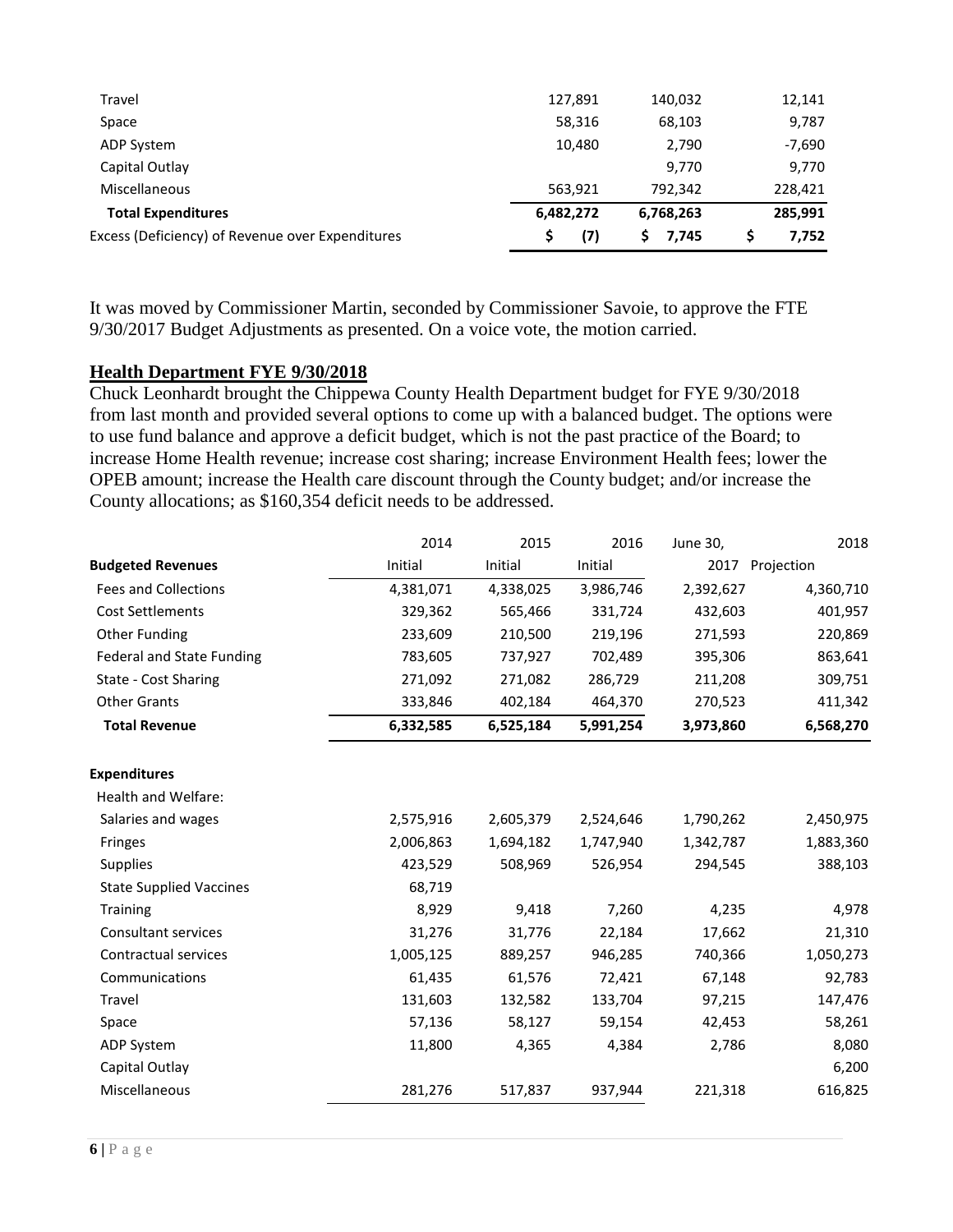| Write Off's Disc in 2016 rcd'd        |           | 337.314       |               |               |           |
|---------------------------------------|-----------|---------------|---------------|---------------|-----------|
| back to 2015                          |           |               |               |               |           |
| <b>Total Expenditures</b>             | 6,663,607 | 6.850.782     | 6.982.876     | 4,620,777     | 6,728,624 |
| <b>Escess (Deficiency) of revenue</b> |           |               |               |               |           |
| over Expenditures                     | (331.022) | $$$ (325.598) | \$ (991, 622) | \$ (646, 917) | (160.354) |

It was moved by Commissioner Martin, seconded by Commissioner McLean, to approve the FYE 9/30/2018 budget and to balance through the following options:

- Increase Home Health Revenue to 3.5% \$75,000.00
- Increase Environmental Health fees by 3% \$7,000
- Increase Cost Sharing \$25,000
- Increase County Allocation and health care discount \$554,000;

and that the position changes that were indicated for the FY 2017-2018 budget, first will go to the Personnel Committee for final authorization. On a voice vote, the motion carried.

# **Health Department Financial Policy – Cost Allocation**

The Committee reviewed the Cost Allocation Financial Policy which needs to be formally approved; determining that all costs are reasonable, allowable and allocated in a consistent manner across all programs of the Health Department**.**

It was moved by Commissioner Martin, seconded by Commissioner Savoie, to approve Financial Policy 2.02.002 for Cost Allocation as presented. On a voice vote, the motion carried.

## **Health Department Clinical Policy – Vaccine Administration**

The Committee reviewed the Vaccine Administration Clinical Policy, which needs to be approved to define the process for the safe administration of immunizations at the Sault Health Adolescent Care Center (SHACC) and off-site immunizations health fairs.

It was moved by Commissioner Martin, seconded by Commissioner McLean to approve Clinical Policy 7.01.042 Vaccine Administration as presented. On a voice vote, the motion carried.

## **Health Department – Home Health Copier Quote Summary**

The Committee reviewed a quote summary for the purchase of a copier/printer/scanner/fax machine; two quotes were sought and the quote was broke down for review. It was determined that the additional drawers were not needed but stapling was needed and the quotes included maintenance based on clicks per month.

It was moved by Commissioner Martin, seconded by Commissioner Savoie, to approve and authorize the low bid from Sault Printing for a Ricoh MP 3555SP AD (ARDF); with a stapling finisher for \$7,784.00; including maintenance estimated at \$56.00/month for 7,000 clicks. On a voice vote, the motion carried.

## **Health Department Cost Report Preparation Bid Summary**

The Committee reviewed the bid summary for the Health Department Cost Report Preparation; two quotes met bid specifications, and one was eliminated due to not receiving a sealed bid. The request was for a three-year price including FY17, FY18 and FY19.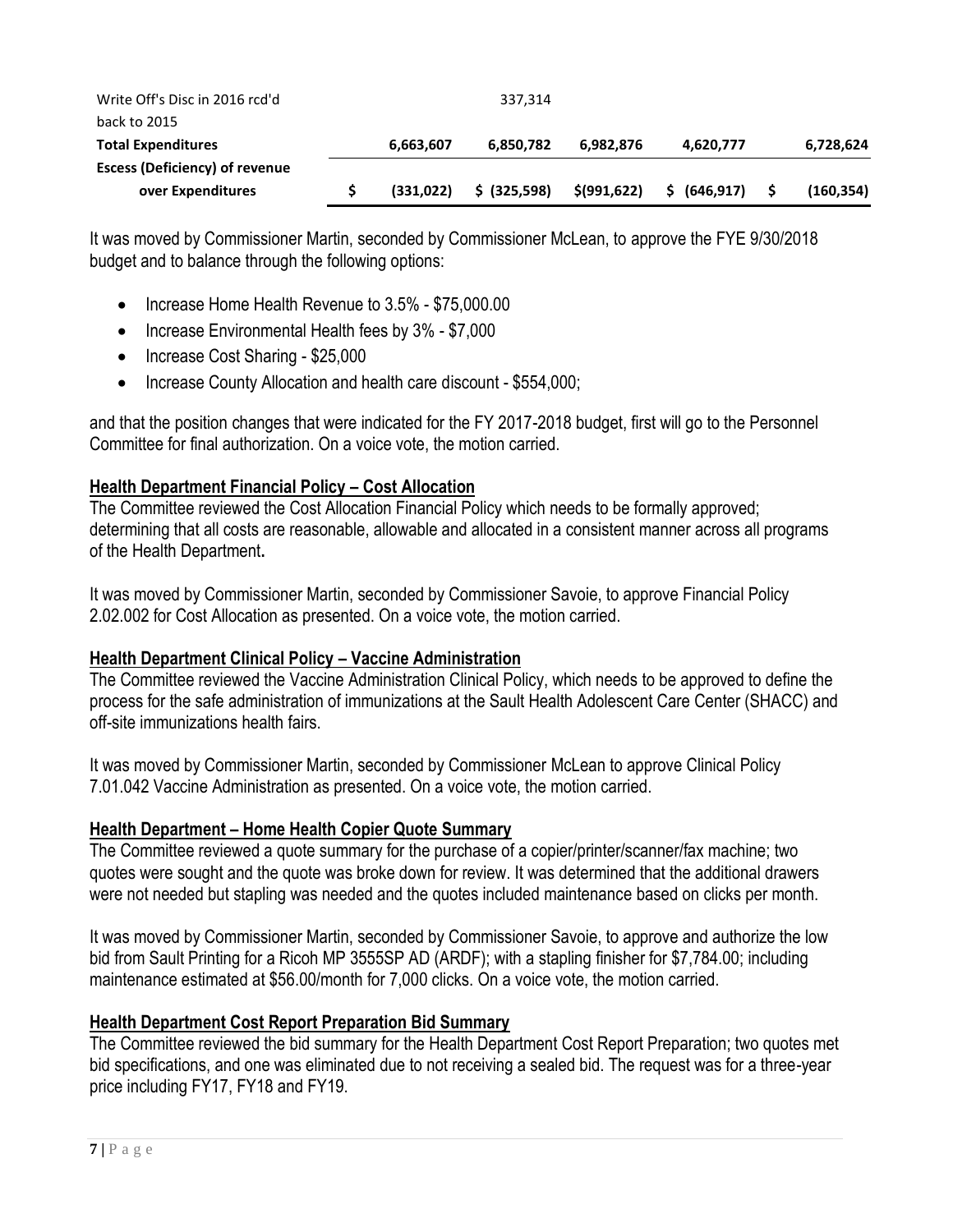It was moved by Commissioner Martin, seconded by Commissioner Egan, to approve the low bid from Plante & Moran PLLC to complete the Cost Report Preparation for FY17, FY18 & FY19, at a cost not to exceed \$19,200, if the cost escalator is utilized by Plante & Moran PLLC. On a voice vote, the motion carried.

# **Drug Court contracts 10-1-2017 to 9-30-2018**

## **Drug Court Grant**

The Committee reviewed the FY2018 Office of Highway Safety Planning grant award notification presented to 50th Circuit Court for hybrid DWI/Drug Court in the amount of \$65,000.00.

It was moved by Commissioner Martin, seconded by Commissioner McLean, to accept and approve the FY2018 Office of Highway Safety Planning grant award presented to 50<sup>th</sup> Circuit Court for Hybrid DWI/Drug Court in the amount of \$65,000. On a voice vote, the motion carried.

# **Drug Court – ML Consultant – September 2017 contract (one month)**

The Committee reviewed the ML Consultant contract for the month of September 2017; which needs approval due to the resignation of the prior consultant McLean Consulting. The balance of the Drug Court contracts will be presented at the October Finance meeting.

It was moved by Commissioner Martin, seconded by Commissioner Savoie, to approve the ML Consultant contract for the month of September 2017 as presented. On a voice vote, the motion carried.

# **Administration – Bid Summary**

# **4G LTE Modems**

The Committee reviewed the bid summary for the purchase of eleven modems with antennas and a five-year warranty, it was also noted that an additional installation cost of \$1,200 was being considered for this project.

It was moved by Commissioner Martin, seconded by Commissioner Mclean, to approve the low bid from DH Wireless Solutions in the amount of \$12,138.20, plus \$1,200.00 to Mark Wilk for installation of 11 modems with antennas. On a voice vote, the motion carried.

# **Administration – Release Snowplowing Quotations**

# **Snow Plowing and Removal – County Buildings & Animal Shelter**

## **Snow Plowing at 911 Center**

The Committee reviewed the snowplowing request for quotations for the County Buildings, Animal Shelter and the 911 Center to be released for the FY17-FY18 season.

It was moved by Commissioner Martin, seconded by Commissioner Savoie, to approve the release of the Snowplowing and Removal for the County Buildings & Shelter and the Snow Plowing at the 911 Center as presented. On a voice vote, the motion carried.

# **FINANCE – Claims and Accounts**

The Committee reviewed the bills and payroll presented for approval.

It was moved by Commissioner Martin, seconded by Commissioner Savoie, to recommend the approval of August bills and payroll as follows: the general claims totaling \$370,038.14, other fund claims of \$509,824.59, payroll of \$458,310.14, Health Department claims of \$288,994.99 and Health Department payroll of \$204,530.24; total claims of \$1,831,698.10 and vouchers H-1 through H-268. On a voice vote, the motion carried